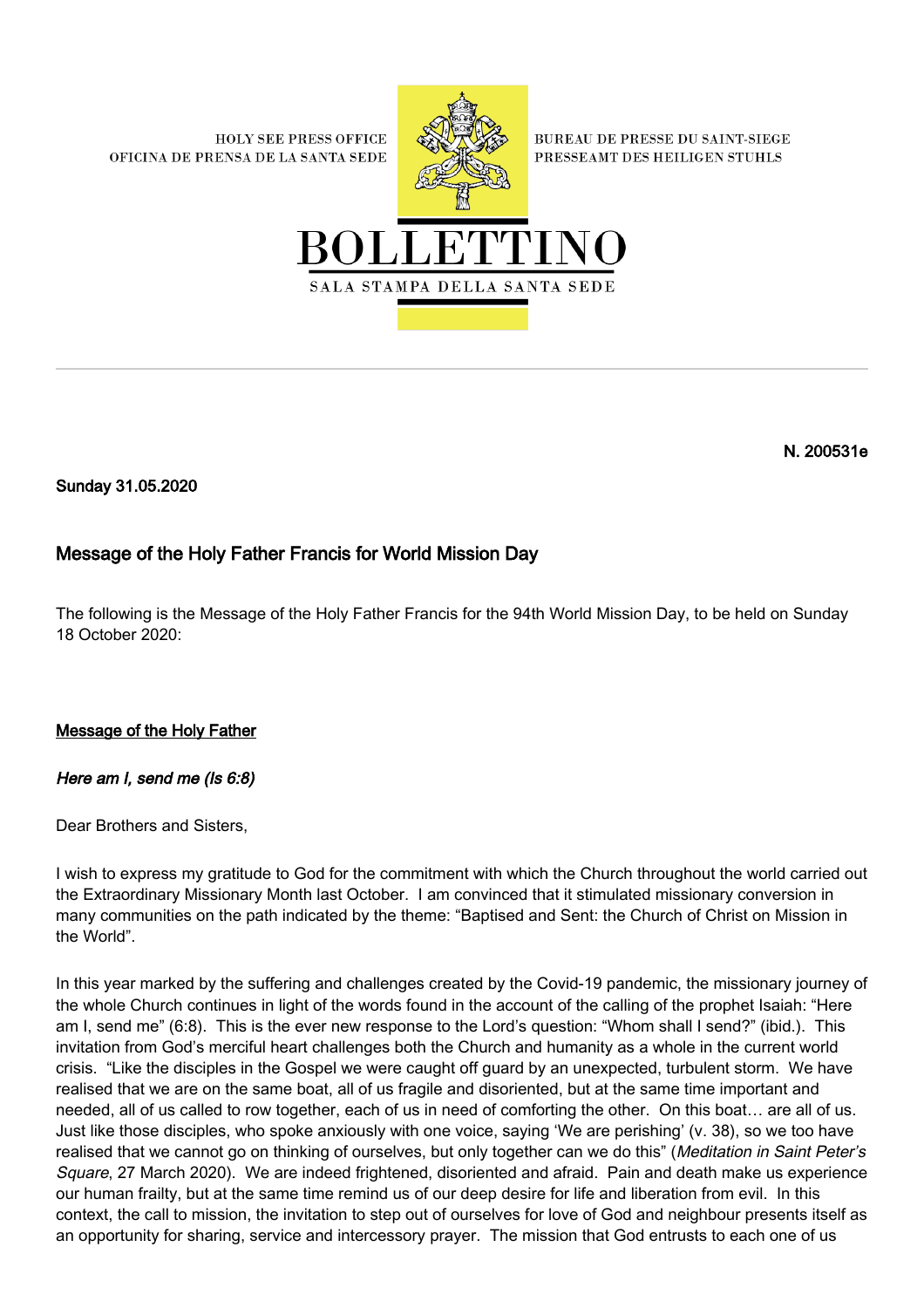leads us from fear and introspection to a renewed realisation that we find ourselves precisely when we give ourselves to others.

In the sacrifice of the cross, where the mission of Jesus is fully accomplished (cf. Jn 19:28-30), God shows us that his love is for each and every one of us (cf.  $Jn$  19:26-27). He asks us to be personally willing to be sent, because he himself is Love, love that is always "on mission", always reaching out in order to give life. Out of his love for us, God the Father sent his Son Jesus (cf. Jn 3:16). Jesus is the Father's Missionary: his life and ministry reveal his total obedience to the Father's will (cf. Jn 4:34; 6:38; 8:12-30; Heb 10:5-10). Jesus, crucified and risen for us, draws us in turn into his mission of love, and with his Spirit which enlivens the Church, he makes us his disciples and sends us on a mission to the world and to its peoples.

"The mission, the 'Church on the move', is not a programme, an enterprise to be carried out by sheer force of will. It is Christ who makes the Church go out of herself. In the mission of evangelisation, you move because the Holy Spirit pushes you, and carries you" (Senza di Lui non possiamo fare nulla: Essere missionari oggi nel mondo. Una conversazione con Gianni Valente, Libreria Editrice Vaticana: San Paolo, 2019, 16-17). God always loves us first and with this love comes to us and calls us. Our personal vocation comes from the fact that we are sons and daughters of God in the Church, his family, brothers and sisters in that love that Jesus has shown us. All, however, have a human dignity founded on the divine invitation to be children of God and to become, in the sacrament of Baptism and in the freedom of faith, what they have always been in the heart of God.

Life itself, as a gift freely received, is implicitly an invitation to this gift of self: it is a seed which, in the baptised, will blossom as a response of love in marriage or in virginity for the kingdom of God. Human life is born of the love of God, grows in love and tends towards love. No one is excluded from the love of God, and in the holy sacrifice of Jesus his Son on the cross, God conquered sin and death (cf. Rom 8:31-39). For God, evil – even sin – becomes a challenge to respond with even greater love (cf. Mt 5:38-48; Lk 22:33-34). In the Paschal Mystery, divine mercy heals our wounded humanity and is poured out upon the whole universe. The Church, the universal sacrament of God's love for the world, continues the mission of Jesus in history and sends us everywhere so that, through our witness of faith and the proclamation of the Gospel, God may continue to manifest his love and in this way touch and transform hearts, minds, bodies, societies and cultures in every place and time.

Mission is a free and conscious response to God's call. Yet we discern this call only when we have a personal relationship of love with Jesus present in his Church. Let us ask ourselves: are we prepared to welcome the presence of the Holy Spirit in our lives, to listen to the call to mission, whether in our life as married couples or as consecrated persons or those called to the ordained ministry, and in all the everyday events of life? Are we willing to be sent forth at any time or place to witness to our faith in God the merciful Father, to proclaim the Gospel of salvation in Jesus Christ, to share the divine life of the Holy Spirit by building up the Church? Are we, like Mary, the Mother of Jesus, ready to be completely at the service of God's will (cf. Lk 1:38)? This interior openness is essential if we are to say to God: "Here am I, Lord, send me" (cf. Is 6:8). And this, not in the abstract, but in this chapter of the life of the Church and of history.

Understanding what God is saying to us at this time of pandemic also represents a challenge for the Church's mission. Illness, suffering, fear and isolation challenge us. The poverty of those who die alone, the abandoned, those who have lost their jobs and income, the homeless and those who lack food challenge us. Being forced to observe social distancing and to stay at home invites us to rediscover that we need social relationships as well as our communal relationship with God. Far from increasing mistrust and indifference, this situation should make us even more attentive to our way of relating to others. And prayer, in which God touches and moves our hearts, should make us ever more open to the need of our brothers and sisters for dignity and freedom, as well as our responsibility to care for all creation. The impossibility of gathering as a Church to celebrate the Eucharist has led us to share the experience of the many Christian communities that cannot celebrate Mass every Sunday. In all of this, God's question: "Whom shall I send?" is addressed once more to us and awaits a generous and convincing response: "Here am I, send me!" (Is 6:8). God continues to look for those whom he can send forth into the world and to the nations to bear witness to his love, his deliverance from sin and death, his liberation from evil (cf. Mt 9:35-38; Lk 10:1-12).